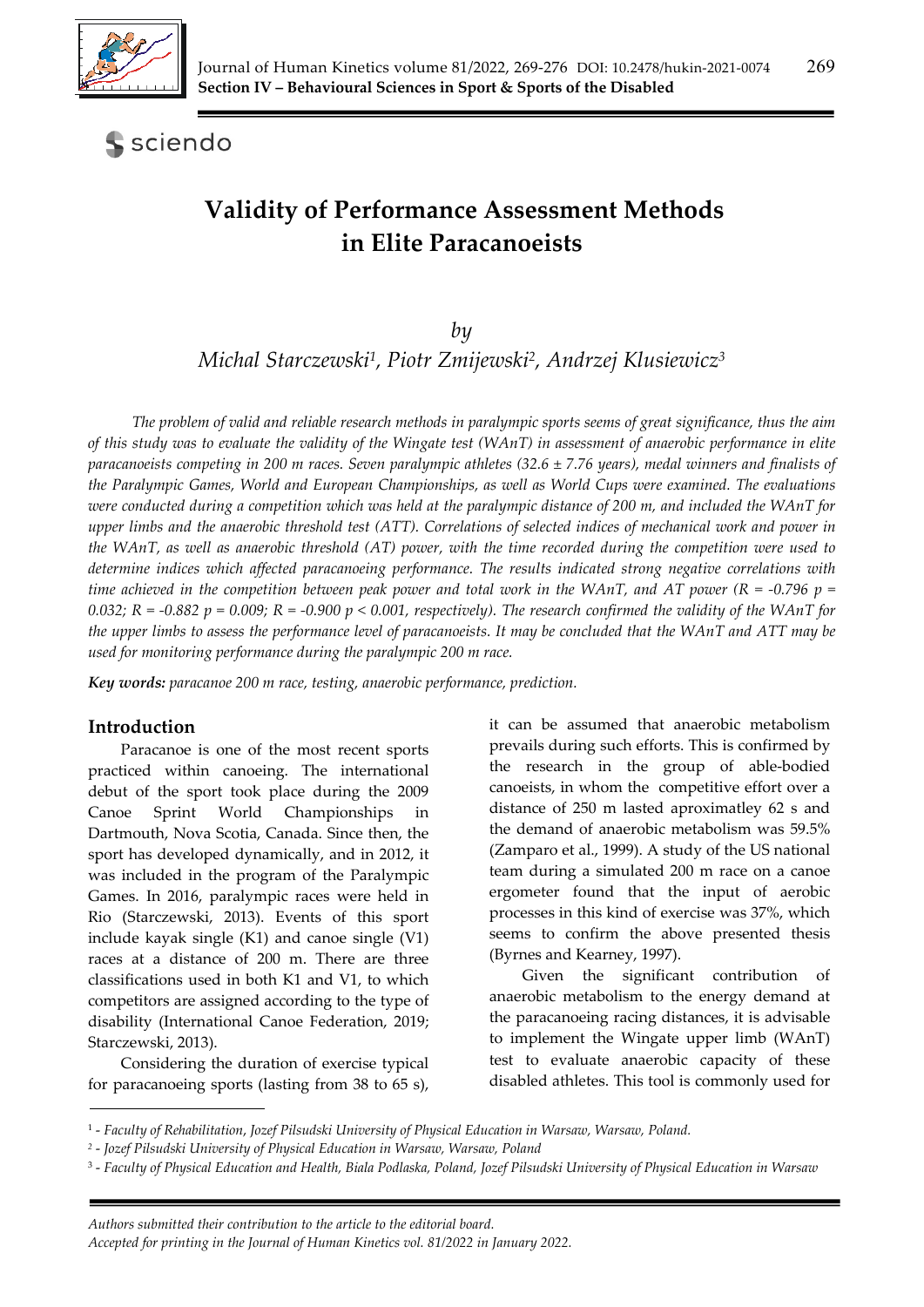research in sports where the driving force comes from the upper limbs, both among able-bodied and disabled athletes (Byrnes and Kearney, 1997; Hutzler et al., 1998; Sitkowski and Grucza, 2009; Someren and Palmer, 2003). The research of elite UK canoeists provided interesting insights into the relationship demonstrated between the 200 m results and anaerobic capacity variables, especially total work performed in the WAnT (Someren and Palmer, 2003). Furthermore, it was found that the above-mentioned indices discriminated between national and international level athltes. This observation leads to the conclusion that the WAnT may also be reliable in the assessment of exercise capacity of paracanoe athletes. In previous studies of disabled Polish canoeists, the WAnT for upper limbs was used to classify athletes into particular performance groups (Starczewski, 2014). To the best of our knowledge, although the literature on the diagnostic value of the anaerobic threshold (AT) in canoeing is rather extensive (Bishop, 2000; Van Someren and Howatson, 2008), no attempts have been made to determine the relationship between 200 m race performance of disabled canoeists and the anaerobic capacity and AT variables.

Therefore, the present study aimed to evaluate the validity of the WAnT for upper limbs. Secondly, we attempted to indirectly assess the performance level of paracanoeists competing in 200 m races using the WAnT and AT indices.

# **Methods**

# *Participants*

Seven athletes (two females and five males) participated in the study  $(32.6 \pm 7.76$  years of age,  $70.3 \pm 12.2$  kg of body mass and  $4.69 \pm 2.84$  years of sports experience). They constituted a representative group of Polish paracanoeists (ca. 70% of the total number of athltes in 2016). They were medalists of the Paralympic Games and World Championships. Four of participants had spinal cord injuries or diseases, and three of them lower legs impairment.

Due to the small size of the study group resulting from the specific nature of disabled sports, our analyses did not include a division according to sex. It should be emphasized that according to research conducted on able-bodied wrestlers, the amount of energy supplied from

glycolysis does not depend on sex, which justifies the inclusion of both male and female athletes into one study group (Hübner-Wozniak et al., 2004).

### *Design and Procedures*

The research protocol was approved by the local Ethics Committee in compliance with the Declaration of Helsinki. All tests were performed on two consecutive days at the same time of the day (between 10 am and 1 pm). On the first day, 200 m races were held on-water. On the second day, testing was performed in laboratory settings. First the WAnTs were completed, and after a 1-h passive recovery period, the anaerobic threshold tests (ATTs) were conducted. Athletes were instructed not to perform intense exercise on the day before testing, and to consume their last meal at least 2 h before the scheduled test (Figure 1).

# *On-water test (OWT)*

 Race results were obtained during the qualifying competition for the Polish paracanoe national team. Individual 200 m races were used to evaluate the current sports performance level. During the competition photocells were used for timing.

#### *Exercise tests*

The 30 s Wingate Anaerobic capacity test (WAnT) was performed on a Monark ergocycle (Monark Exercise AB, Sweden), modified for upper limb tests in a sitting or a standing position, equipped with MCE v. 5.2 software ("JBA", Poland). The sampling rate was 1000 Hz. The test was preceded by a 5-min warm-up which included up to three accelerations. A 5 min passive rest was allowed between the warmup and the following testing. During the WAnT, modified loads were used: for women 4% of body weight for KL1 and KL2 (kayak level 1 and 2 sport classes) classifications and 5% of body weight for KL3, while for men, the load was 5% of body weight for KL1 and KL2 and 6.2% of body weight for KL3. The method of choosing the exercise load was consistent with earlier reports on anaerobic capacity tests in disabled athletes (Dotan and Bar-Or, 1983; Starczewski and Molik, 2014).

# *Anaerobic threshold test (ATT)*

A submaximal graded exercise test was performed on the Dansprint Pro air-braked kayak ergometer (Dansprint ApS, Denmark). The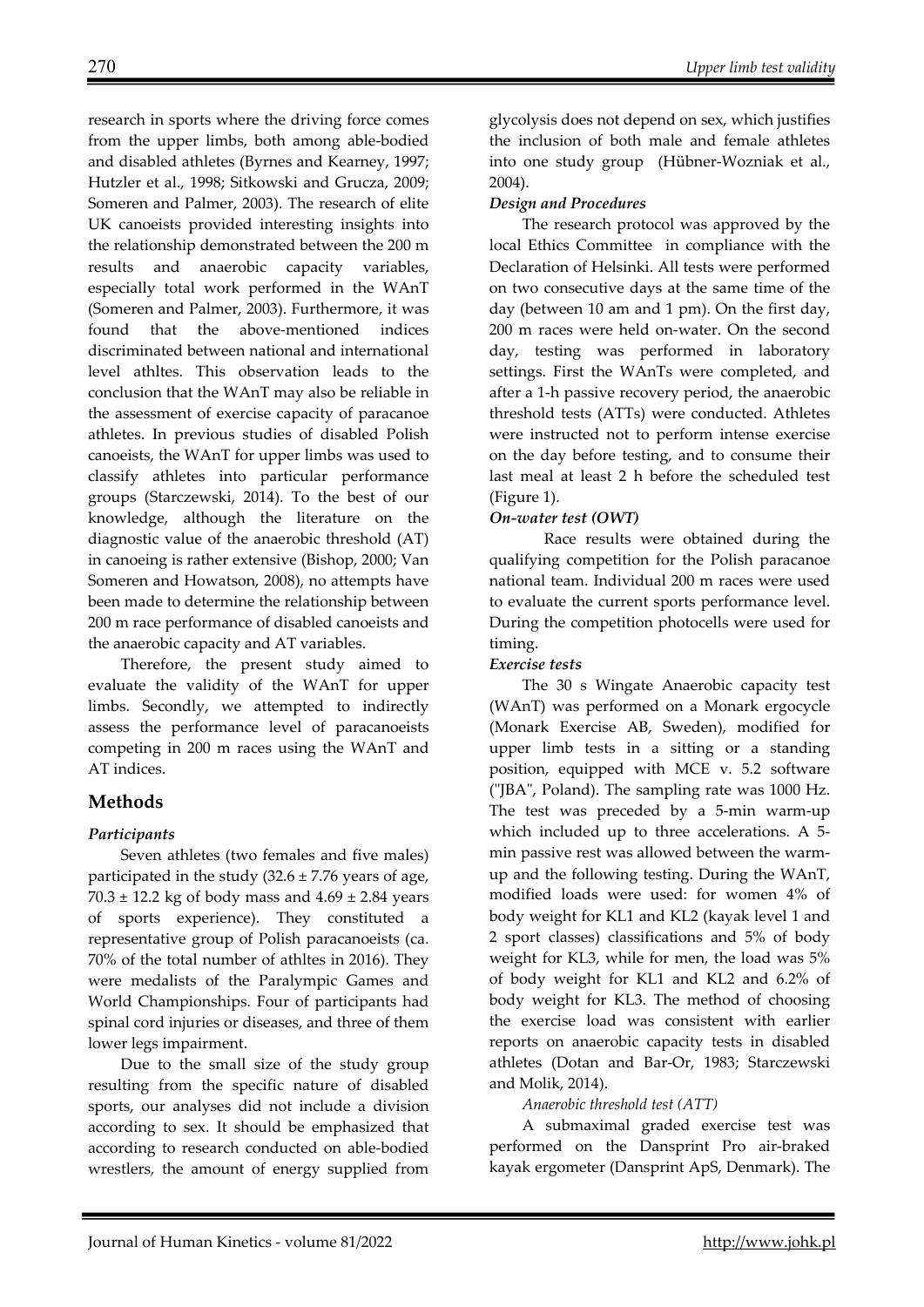test consisted of five 4-min exercise bouts separated by 1 min rest intervals for blood sampling. The test loads were  $0.3 + 0.35$  W/kg for men in classes KL1 and KL2, 0.3 + 0.5 W/kg in KL3, while for women, these values were 0.2 + 0.3 W/kg and  $0.2 + 0.4$  W/kg, respectively. The AT was determined by interpolation of recorded values of exercise indices for blood lactate concentration corresponding to 4 mmol/l.

To assess validity of the WAnT for paracanoeists in the third minute after the WAnT and the OWT blood was drawn from the earlobe to determine blood lactate concentration (LA). The Super GL2 dr Müller analyzer was used (Dr. Müller Gerätebau GmbH, Germany). The measurement error of the method is less than 1.5%.

## *Statistical Analysis*

The results are presented as means and standard deviations. The Shapiro-Wilk test was used to test variables for normal distribution. The Student's t-test was performed to assess the difference in the metabolic response (lactate levels) to the OWT and the WAnT. The Bland– Altman plot was prepared to compare the results of both tests. Pearson's correlations were calculated to determine the relationships of chosen anaerobic indices with sports performance in paracanoeing (WAnT and ATT were correlated with 200 m results). The statistical significance was set at  $p < 0.05$ . All calculations were performed with STATISTICA software (v. 12.0, StatSoft, USA).

# **Results**

Metabolic responses to different types of effort, which included the 200 m race and the 30 s WAnT for upper limbs were compared. The mean LA concentration in the 3rd min of recovery was 8.27 ± 2.20 mmol/l, whereas after the Wingate test it reached  $8.57 \pm 2.18$  mmol/l. The results of the Student's t-test showed no significant differences ( $p = 0.42$ ) in the metabolic response expressed in blood lactate cooncentrations following both tests (Figure 2).

Furthermore, there was a significant correlation between LA concentration from previously mentioned tests, which reached a value of  $R = 0.913$  ( $p = 0.004$ ) (Figure 3). According to Rosenthal (1996), such a result indicates a very strong effect size between the variables studied.

A Bland-Altman plot was used to illustrate the bias between LA concentration after the OWT and the WAnT. Bias effect size scores were trivial for OWT LA concentration (-0.294) in relation to the WAnT. The Bland-Altman statistics showed that the WAnT LA concentration was accurate for performance assessment of on-water LA concentration (Figure 4).

Table 2 shows a summary of the Pearson's correlation results of the time achieved in the 200 m race and the indices measured in the WAnT and ATT. Indices which showed a significant relationship with sports performance in the anaerobic capacity test were total work (W), mean power ( $P_{mean}$ ), and peak power ( $P_{peak}$ ), as well as anaerobic threshold power (PAT). No significant relationships were found for the time to reach peak power, time of maintaining peak power and the fatigue index in the WAnT (Table1).

## **Discussion**

The main finding of the study was that there were no significant differences in the metabolic response expressed in LA levels following the 200 m race and the WAnT for the upper limbs. This observation seems significant for research and coaching practice in paracanoeing. The lack of difference in LA levels may indicate the validity of the WAnT for the evaluation of speed and strength in this sport and justifies the usefulness of the laboratory test in the assessment of the actual sports performance in paracanoeists. The other reasons for using the WAnT in paracanoeists include a high level of correlations found between LA concentrations following the 200 m on water race and the WAnT  $(R = 0.913)$ , which confirms a similar exercise metabolism of these tasks (Figure 2). Furthermore, a graphical analysis of the relationships between the differences and the mean value from the measurements demonstrated that the values were within the 95% confidence interval (Figure 4), and had a trivial bias.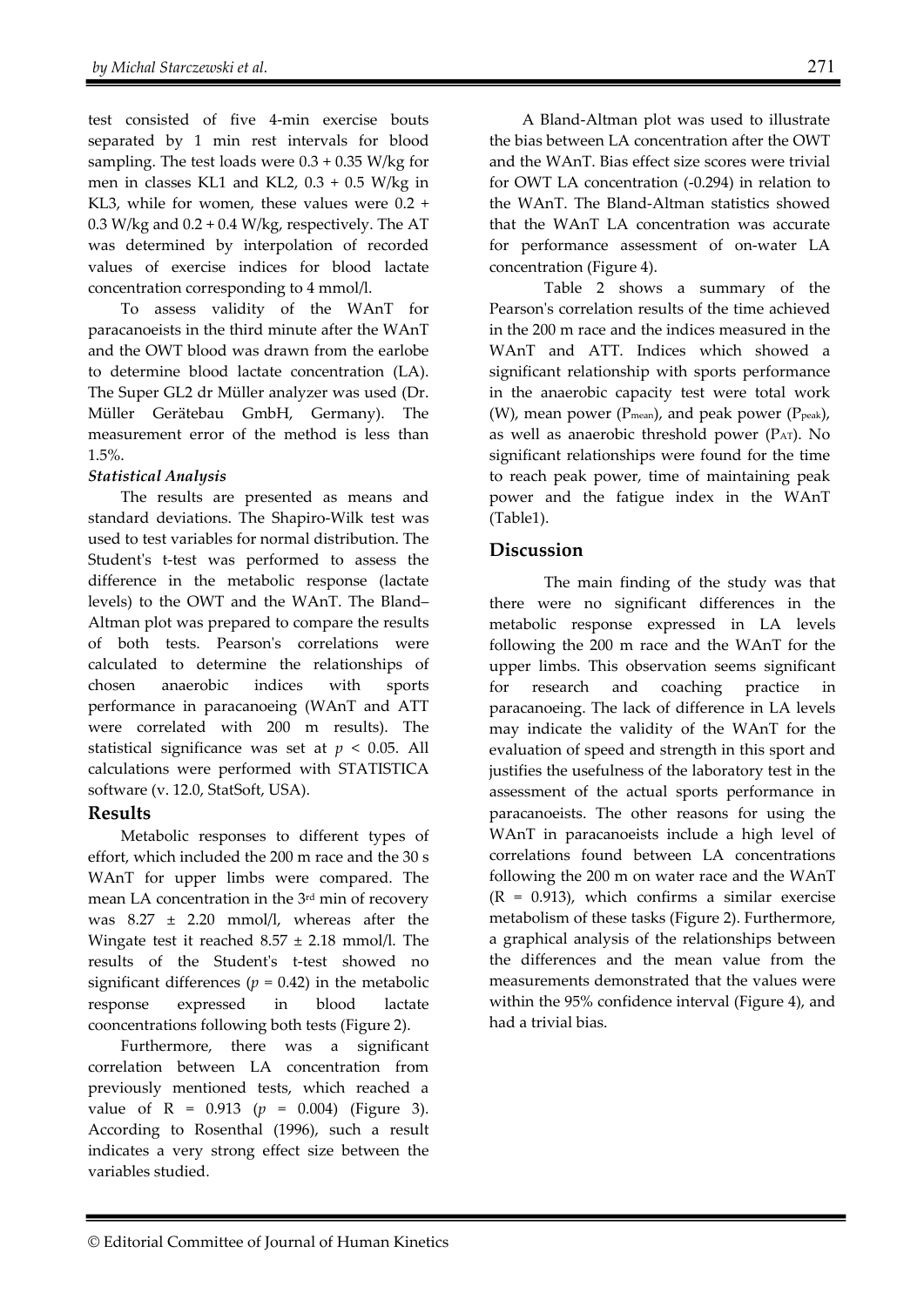

#### **Figure 1**

*Study design and testing sequence. OWT – on-water test, WAnT – Wingate anaerobic test, AAT – anaerobic threshold test, PAT – power at anaerobic threshold* 



#### **Figure 2**

*Individual comparison of blood lactate levels in paracanoeists tested after the 200 m race on water and after the Wingate test (n = 7). MC – male canoeist, FC – female canoeist* 



#### **Figure 3**

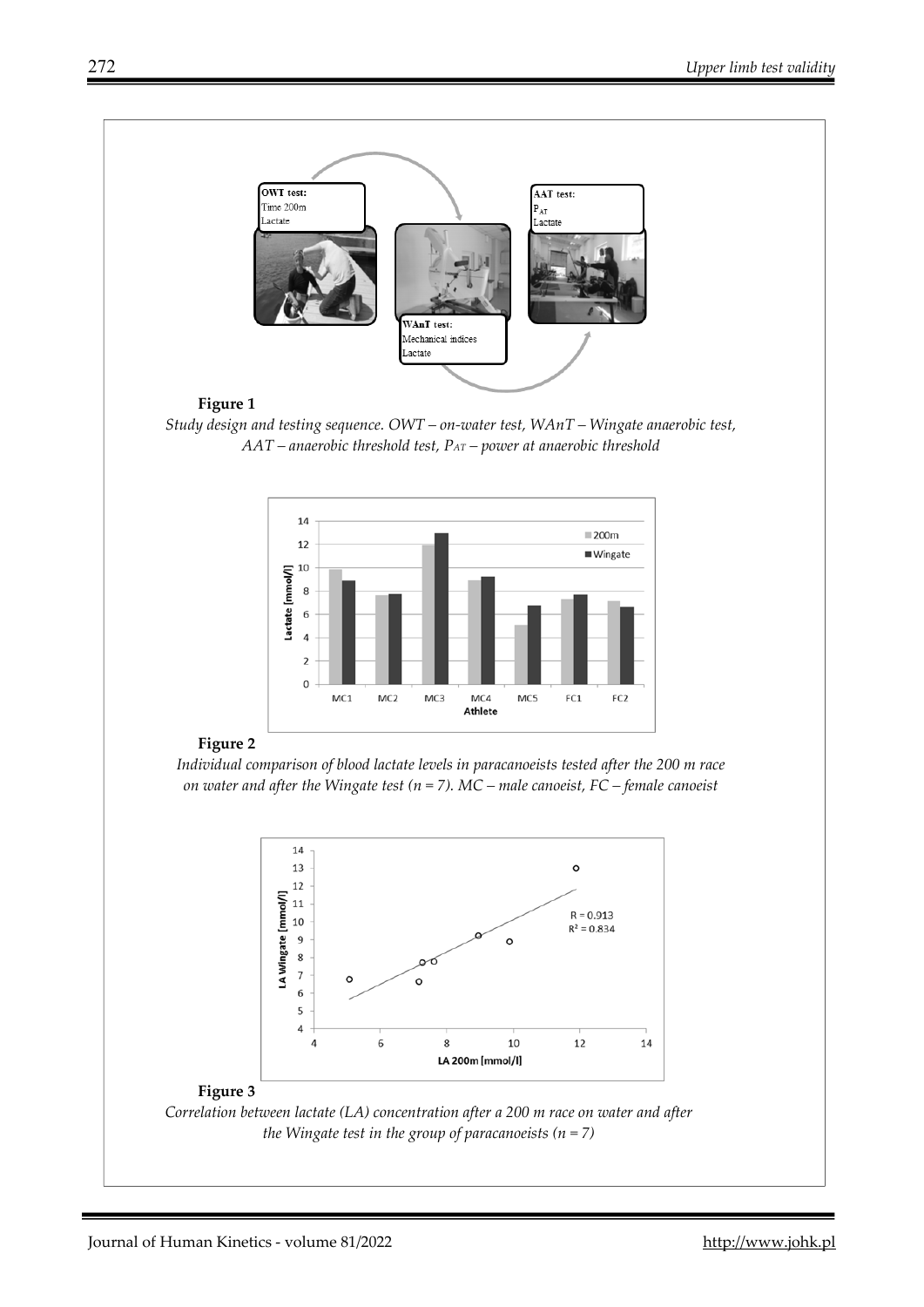



*Bland-Altman plot: dashed lines indicate the 95% limit of agreement, while continuous lines indicate mean difference (bias) in blood lactate levels (LA) after the 200 m race and after the Wingate test in the group of paracanoeists (n = 7)*

#### **Table 1**

| Test/Variable            | Unit   | mean $\pm$ SD   | min  | max  | Correlation with 200 m time |                     |             |
|--------------------------|--------|-----------------|------|------|-----------------------------|---------------------|-------------|
|                          |        |                 |      |      | R                           | $\mathfrak{p}$      | effect size |
| <b>On-Water Test</b>     |        |                 |      |      |                             |                     |             |
| 200m time                | [s]    | $58.8 \pm 10.7$ | 43.6 | 60.1 |                             |                     |             |
| Wingate test             |        |                 |      |      |                             |                     |             |
| W                        | [J/kg] | $166 \pm 43.5$  | 135  | 245  | $-0.882$                    | $0.009*$            | Very strong |
| $P_{mean}$               | [W/kg] | $5.54 \pm 1.45$ | 4.49 | 8.19 | $-0.882$                    | $0.009*$            | Very strong |
| $P_{\rm peak}$           | [W/kg] | $7.08 \pm 1.93$ | 5.31 | 10.5 | $-0.796$                    | $0.032*$            | Very strong |
| T <sub>tp</sub>          | [s]    | $2.69 \pm 0.74$ | 1.97 | 3.50 | 0.593                       | $0.160^{ns}$        | Strong      |
| $T_{kp}$                 | [s]    | $3.04 \pm 1.01$ | 1.98 | 4.88 | 0.516                       | 0.236 <sup>ns</sup> | Strong      |
| FF                       | [W/s]  | $10.5 \pm 5.43$ | 6.64 | 21.0 | $-0.494$                    | 0.260 <sub>ns</sub> | Medium      |
| Anaerobic threshold test |        |                 |      |      |                             |                     |             |
| $P_{AT}$                 | [W/kg] | $1.16 \pm 0.51$ | 0.74 | 1.96 | $-0.921$                    | $0.001*$            | Very strong |

*Results of Pearson's correlation between the 200 m time (on-water test) and mechanical indices obtained in the Wingate test and power at the anaerobic threshold in the group of paracanoeists* 

*W - total work, Pmean - mean power, Ppeak - peak power, Ttp - time to reach peak power, Tkp - time of maintaining peak power, FF - power drop index, PAT- power at anaerobic threshold, \*statistically significant correlations, ns-non-significant*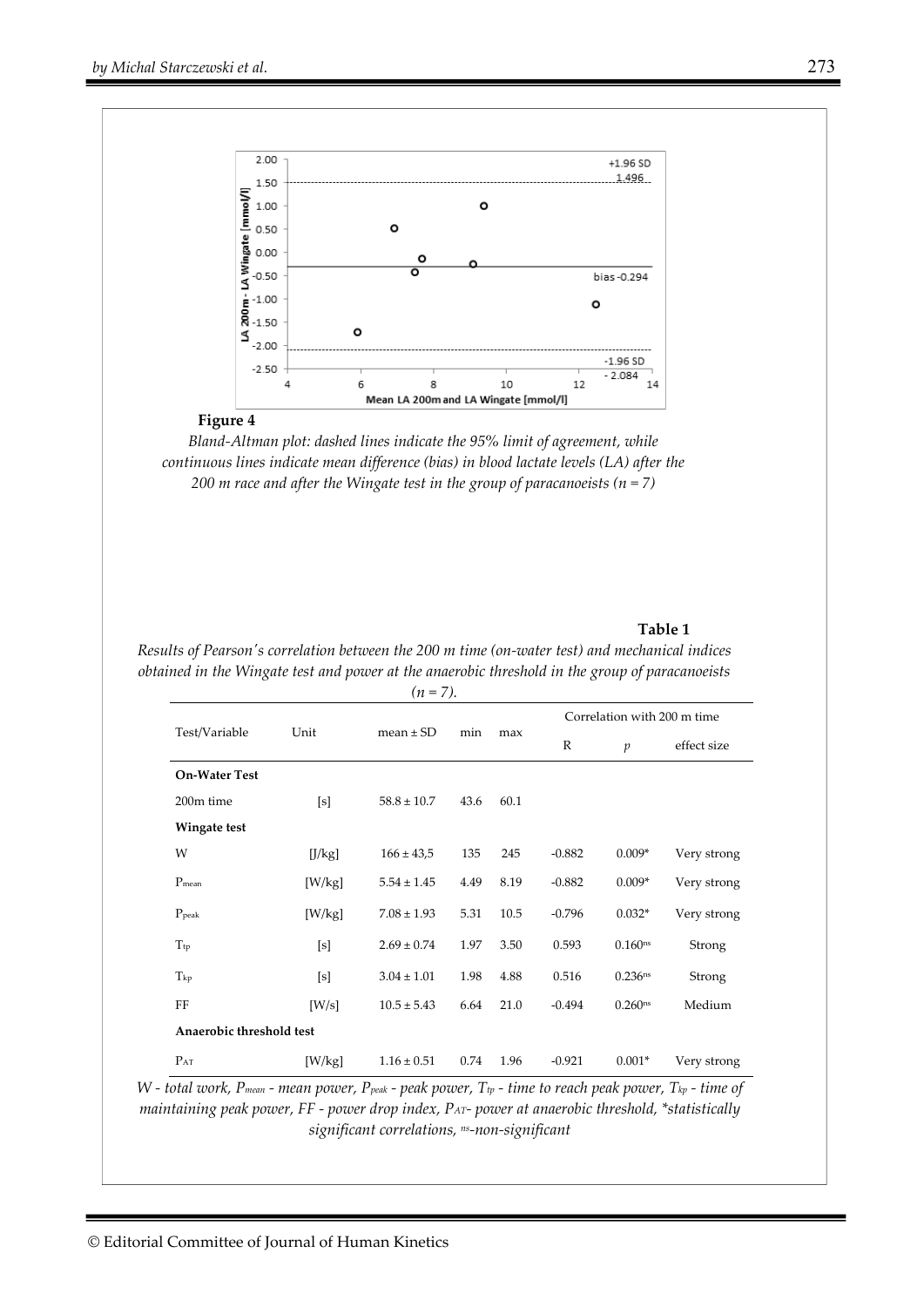It should be emphasized that the choice of tests for the evaluation of anaerobic capacity was based on the experiences gathered among the able-bodied athletes and adapted to the functional capabilities of disabled athletes (Byrnes and Kearney, 1997; Sitkowski, 2002). Numerous studies (Sitkowski and Grucza, 2009; Sitkowski, 2002; Someren and Palmer, 2003; Starczewski and Molik, 2014; Van Someren and Howatson, 2008) have confirmed the validity of using the Wingate test for canoeists, especially in those competing in 200 m races. Bearing this in mind, the test procedure was adjusted by selecting the load resulting from the classifications and sex of the athletes, as described in a study by Starczewski et al. (2014).

Disabled athletes have attracted much attention from researchers from different fields of science and many tests and exercises used previously in able-bodied athletes have been adapted for the diagnostic purposes of disabled athletes (Gołaś et al., 2017), thus the dedicated validation studies are needed. To date, the WAnT has been used to evaluate the validity of the functional classification of athletes of various disabled sports (Marszalek et al., 2015; Morgulec-Adamowicz et al., 2011; Prokopowicz et al., 2017; Starczewski and Molik, 2014). The use of the WAnT to evaluate the performance level of disabled athletes was negligible (Marszalek et al., 2015). Correlations between the 200 m race time and the values of the indices obtained in the WAnT confirm the significant relationships between the selected anaerobic capacity indices and sports performance (Table 1). These results are consistent with the results obtained in the group of able-bodied canoeists who were medal winners in World Championships. In a study by Sitkowski (2002) it was indicated that the anaerobic capacity indices as determinants of sports performance in the group of adult athletes included total work in the test and peak power expressed relative to body weight. In our study, significant correlations between the sports performance and the WAnT results were also found in W, P<sub>peak</sub>, and P<sub>mean</sub>. Another study with British canoeists found significant correlations between the 200 m race results and the total work in the WAnT (Someren and Palmer, 2003). Similar observations to those in the abovementioned studies of paracanoeists were made in research of 11 female and 12 male Japanese canoeists. A strong correlation of mean and peak power with sports performance was observed in a study by Hamano et al. (1998). Taking into account the results achieved in various study groups and in our study, it can be concluded that indices measured in the WAnT which significantly correlated with sports performance, are similar in the groups of canoeists and paracanoeists, which confirms the validity of this test.

Other directions of research on indices determining sports performance in paracanoeing including indices determining aerobic capacity, were found. In our study, the highest values of the correlation coefficients were recorded between the time of the 200 m race and the relative power at the anaerobic threshold  $(R = -$ 0.921,  $p = 0.001$ ). The relationship obtained may be surprising due to a relatively low percentage of aerobic metabolism (ca. 37%) in the total energy demand in the 200 m competitive effort (Byrnes and Kearn, 1997; Zamparo, 1999). However, in the study of Van Someren and Howatson (2008) it was found that power output at lactate turnpoint (LTP) corresponding to AT showed significant correlations with the results of 200 m and 500 m races. Those authors suggested that 200 m time could be predicted based on the chest girth, proximal humerus breadth, peak power, total work and the fatigue index in the 30 s test on a canoe ergometer with a standard error of only 1.7%.

The main factor which could have affected the conclusion of the study is the small sample size. However, we made every effort to engage the maximum number of elite paracanoeists by carrying out measurements during one of the most important competitions of the season. On the other hand, our participants can be considered representative due to their experience in competitions and a high sports level. Another limitation of the study is that the ATT was only used to establish AT indices in relation to LA, and no VO2 or maximal aerobic indices were measured. This aspect should be considered in future studies.

The presented WAnT and ATT protocols are usefull in assessment of anaerobic and aerobic capacity in paracanoeists. The analyses suggest that the results of the WAnT mechanical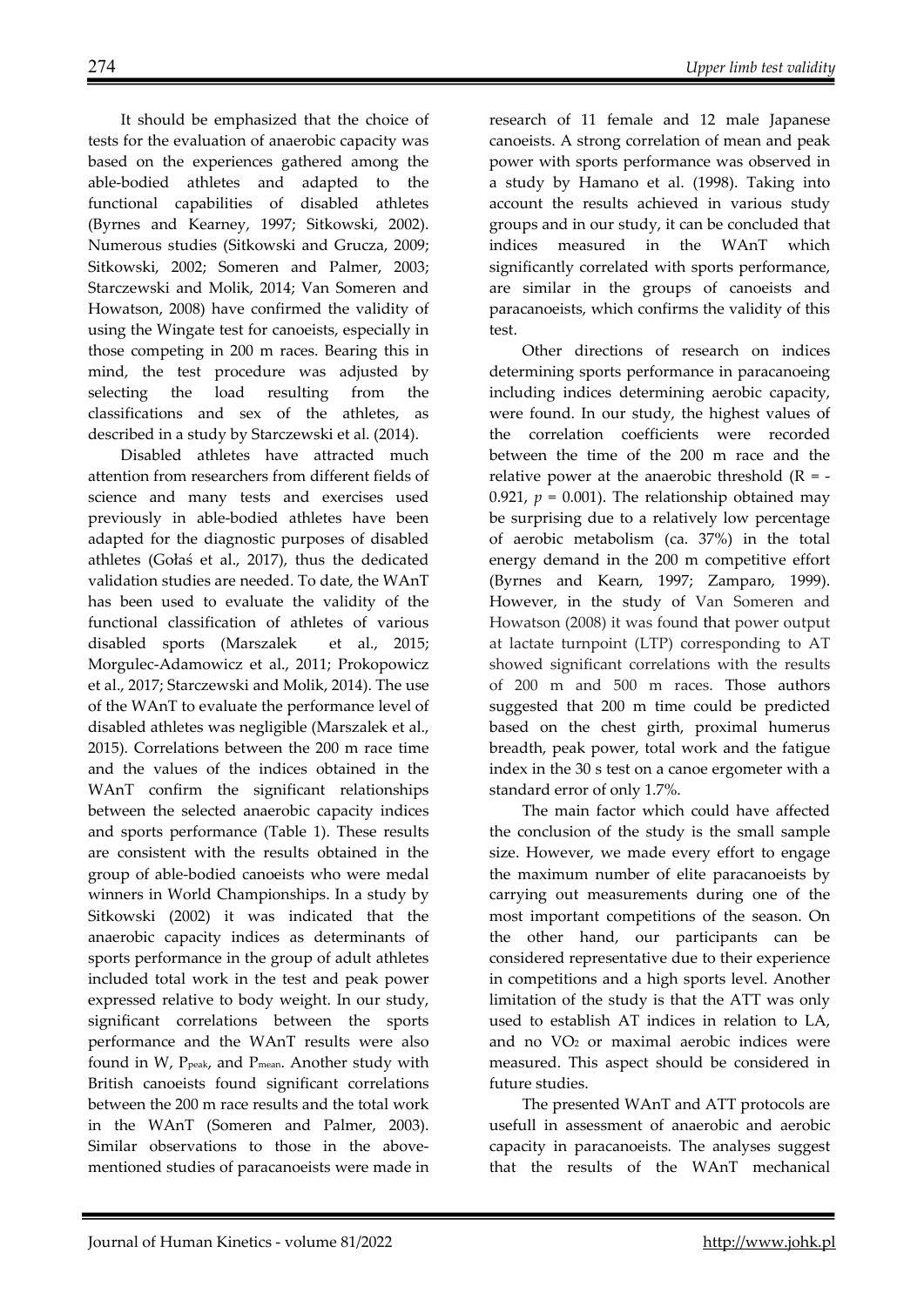variables and ATT may be used in determining the performance level of these athletes. The above-mentioned test protocols seem to be useful tools for coaches in assessing power and strength of paralympic athletes.

In conclusion, the research confirms high validity of the WAnT in paracanoeing. It is an accurate tool for assessment of disabled canoers which aim to increase their sports performance. The study also indicates that values of  $W$ ,  $P_{mean}$ , and  $P_{\text{peak}}$  in the WAnT and  $P_{\text{AT}}$  in the ATT can be used as performance predictors of the paralympic 200 m race.

#### **References**

- Bishop, D. (2000). Physiological predictors of flat-water kayak performance in women. *European Journal of Applied Physiology, 82*, 91-97. https://doi.org/10.1007/s004210050656
- Byrnes, W. C., & Kearney, J. T. (1997). Aerobic and anaerobic contributions during simulated canoe/kayak sprint events 1256. *Medicine and Science in Sports and Exercise, 29*(5), 220.
- Dotan, R., & Bar-Or, O. (1983). Load optimization for the Wingate anaerobic test. *European Journal of Applied Physiology and Occupational Physiology, 51*(3), 409-417. https://doi.org/ 10.1007/BF00429077
- Gołaś, A., Zwierzchowska, A., Maszczyk, A., Wilk, M., Stastny, P., & Zając A. (2017) *Journal of Human Kinetics, 60*, 209-215. https://doi.org/10.1515/hukin-2017-0110.
- Hamano, S., Ochi, E., Tsuchiya, Y., Muramatsu, E., Suzukawa, K., & Igawa, S. (2015). Relationship between performance test and body composition/physical strength characteristic in sprint canoe and kayak paddlers. *Open Access Journal of Sports Medicine, 6*, 191-195. https://doi.org/10.2147/OAJSM.S82295
- Hutzler, Y., Ochana, S., Bolotin, R., & Kalina, E. (1998). Aerobic and anaerobic arm-cranking power outputs of males with lower limb impairments: relationship with sport participation intensity, age, impairment and functional classification. *Spinal Cord 36*(3), 205-212. https://doi.org/10.1038/sj.sc.3100627
- Hübner-Wozniak, E., Kosmol, A., Lutoslawska, G., & Bem, E. Z. (2004). Anaerobic performance of arms and legs in male and female free style wrestlers. *Journal of Science and Medicine in Sport, 7*(4), 473- 480. https://doi.org/10.1016/S1440-2440(04)80266-4
- International Canoe Federation, Paracanoe Competition Rules 2019. [2019, January 15]. Retrieved July 15, 2020, from https://www.canoeicf.com/sites/default/files/rules\_paracanoe\_2019.pdf
- Marszalek, J., Molik, B., Gomez, M. A., Skučas, K., Lencse-Mucha, J., Rekowski, W., Vaida, P., Rutkowska, I., & Kaźmierska-Kowalewska K. (2015). Relationships between anaerobic performance, field tests and game performance of sitting volleyball players. *Journal of Human Kinetics, 48*(1), 25-32. https://doi.org/10.1515/hukin-2015-0088.
- Morgulec-Adamowicz, N., Kosmol, A., Molik, B., Yilla, A. B., & Laskin, J. J. (2011). Aerobic, anaerobic, and skill performance with regard to classification in wheelchair rugby athletes. *Research Quarterly for Exercise and Sport, 82*(1), 61-69. https://doi.org/10.1080/02701367.2011.10599722
- Prokopowicz, G., Molik, B., Prokopowicz, K., Ogonowska-Słodownik, A., Lencse-Mucha, J., Morgulec-Adamowicz, N., Kosmol, A., Perkowski, K., Chamera, T., & Grzywacz, T. (2017). Anaerobic Capacity of Sailors with Disabilities. *Polish Journal of Sport Tourism, 24*(1), 21-24. https://doi.org/10.1515/pjst-2017-0003
- Rosenthal, J. A. (1996). Qualitative descriptors of strength of association and effect size. *Journal of Social Service Research, 21*(4), 37-59. https://doi.org/10.1300/J079v21n04\_02
- Sitkowski, D., & Grucza, R. (2009). Age-related changes and gender differences of upper body anaerobic performance in male and female sprint kayakers. *Biology of Sport, 26*(4), 325.
- Sitkowski, D. (2002). Some indices distinguishing Olympic or world championship medallists in sprint kayaking. *Biology of Sport, 19*(2), 133-148.
- Someren, K. V., & Palmer, G. S. (2003). Prediction of 200-m sprint kayaking performance. *Canadian Journal of Applied Physiology, 28*(4), 505-517. https://doi.org/10.1139/h03-039
- Starczewski, M., & Molik, B. (2014). Selected anaerobic capacity parameters regard to paracanoe functional classification. *Advances in Rehabilitation,* 28(1), 31. https://doi.org/10.2478/rehab-2014-0031